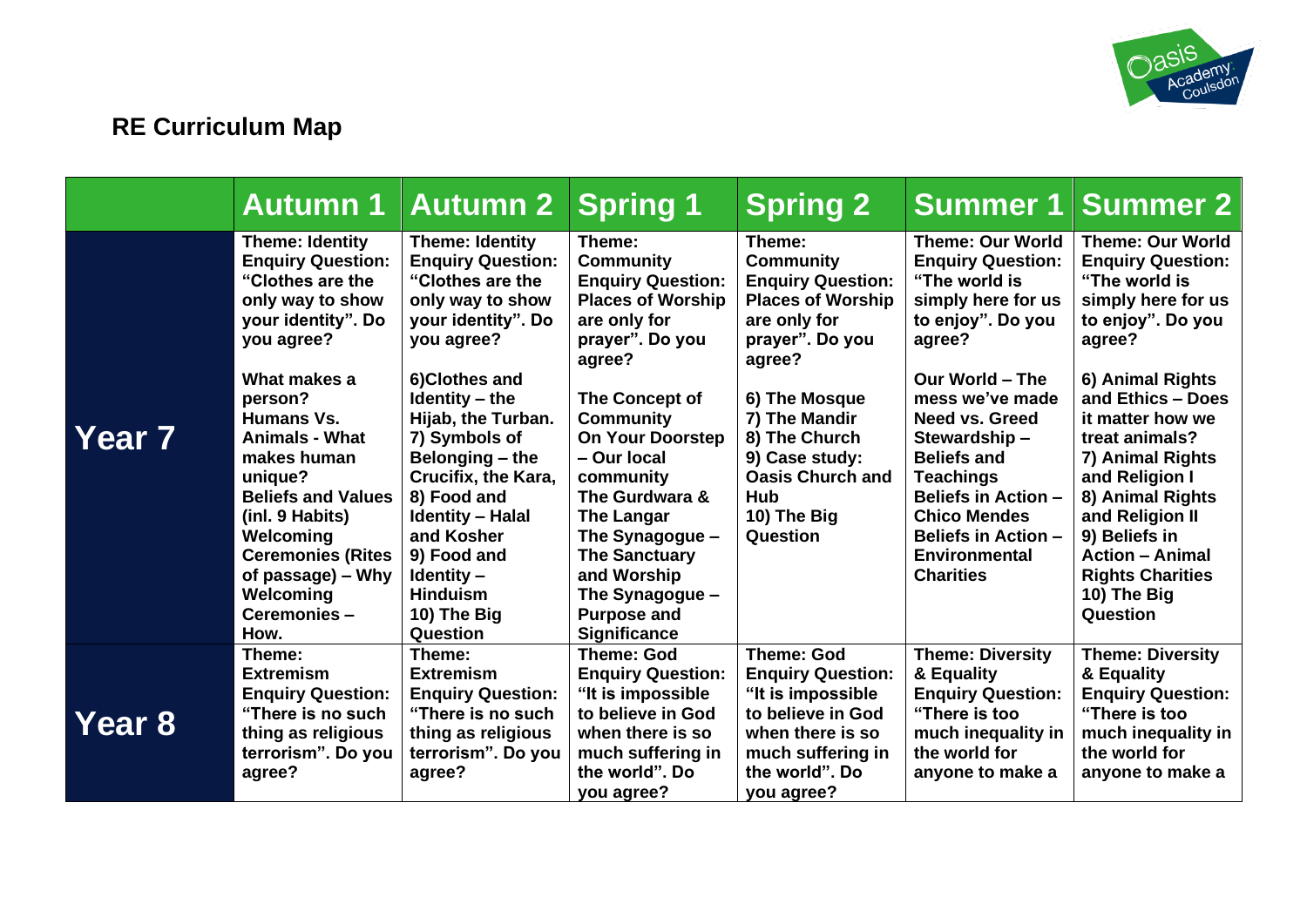

|        | <b>What is</b><br>extremism?<br>Overview, The<br><b>Law and Modern</b><br><b>Britain</b><br><b>Causes of</b><br><b>Extremism</b><br><b>Religious</b><br><b>Extremism</b><br><b>Right Wing</b><br><b>Extremism</b><br><b>Radicalisation -</b><br>What, Why & How | Terrorism in the<br><b>Modern World</b><br><b>History of</b><br><b>Terrorism</b><br><b>Religious</b><br><b>Attitudes to</b><br>violence and<br>terrorism I<br><b>Religious</b><br><b>Attitudes to</b><br>violence and<br>terrorism I<br><b>The Big Question</b> | <b>What is God?</b><br>Beliefs in God /<br>Demographic of<br>belief<br><b>Describing God-</b><br>the Omnis.<br><b>Reasons for belief</b><br>- faith, awe and<br>miracles.<br>Nature of God -<br>Islam and<br>Sikhism.<br>Nature of God -<br><b>Christianity and</b><br><b>Judaism</b> | 6) Reasons for<br>non-belief -<br>philosophy and<br>logic<br>7) Reasons for<br>non-belief -<br>science and<br>suffering<br>8) Belief and<br>Suffering $-$<br><b>Christianity and</b><br><b>Hinduism</b><br>9) Belief and<br>Suffering $-$<br><b>Buddhism and</b><br><b>Islam</b><br>10) The Big<br>Question | difference". Do<br>you agree?<br>Prejudice,<br><b>Discrimination</b><br>and Stereotypes:<br>Overview, The<br><b>Law and Modern</b><br><b>Britain</b><br><b>Causes of</b><br><b>Prejudice and</b><br><b>Discrimination in</b><br>society<br><b>Religious and</b><br><b>Cultural Diversity</b><br>and Modern<br><b>Britain</b><br><b>Religious</b><br>attitudes towards<br>prejudice,<br>discrimination<br>and equality I<br><b>Beliefs in Action -</b><br><b>Martin Luther</b><br>King | difference". Do<br>you agree?<br>6) Religious and<br><b>Humanist</b><br>attitudes towards<br>prejudice,<br>discrimination<br>and equality II<br>7) Beliefs in<br><b>Action - Malcolm</b><br>X<br>8) Gender Equality<br>and Religion<br>9) Beliefs in<br><b>Action - Gender</b><br><b>Equality</b><br>10) The Big<br>Question |
|--------|-----------------------------------------------------------------------------------------------------------------------------------------------------------------------------------------------------------------------------------------------------------------|-----------------------------------------------------------------------------------------------------------------------------------------------------------------------------------------------------------------------------------------------------------------|---------------------------------------------------------------------------------------------------------------------------------------------------------------------------------------------------------------------------------------------------------------------------------------|-------------------------------------------------------------------------------------------------------------------------------------------------------------------------------------------------------------------------------------------------------------------------------------------------------------|---------------------------------------------------------------------------------------------------------------------------------------------------------------------------------------------------------------------------------------------------------------------------------------------------------------------------------------------------------------------------------------------------------------------------------------------------------------------------------------|------------------------------------------------------------------------------------------------------------------------------------------------------------------------------------------------------------------------------------------------------------------------------------------------------------------------------|
| Year 9 | <b>Theme: Conflict</b><br><b>Enquiry Question:</b><br>"Religious<br>believers should<br>always seek<br>peace". Do you<br>agree?<br><b>The Causes of</b><br><b>Conflict</b>                                                                                      | <b>Theme: Conflict</b><br><b>Enquiry Question:</b><br>"Religious<br>believers should<br>always seek<br>peace". Do you<br>agree?                                                                                                                                 | Theme:<br><b>Forgiveness &amp;</b><br><b>Reconciliation</b><br><b>Enquiry Question:</b><br>"Total forgiveness<br>is not possible".<br>Do you agree?                                                                                                                                   | Theme:<br><b>Forgiveness &amp;</b><br><b>Reconciliation</b><br><b>Enquiry Question:</b><br>"Total forgiveness<br>is not possible".<br>Do you agree?<br>6) Religious<br><b>Attitudes towards</b>                                                                                                             | <b>Theme: Medical</b><br><b>Ethics</b><br><b>Enquiry Question:</b><br>"Modern medicine<br>plays God and<br>this is a sin". Do<br>you agree?<br><b>Sanctity of Life</b><br><b>Quality of Life</b>                                                                                                                                                                                                                                                                                      | <b>Theme: Medical</b><br><b>Ethics</b><br><b>Enquiry Question:</b><br>"Modern medicine<br>plays God and<br>this is a sin". Do<br>you agree?                                                                                                                                                                                  |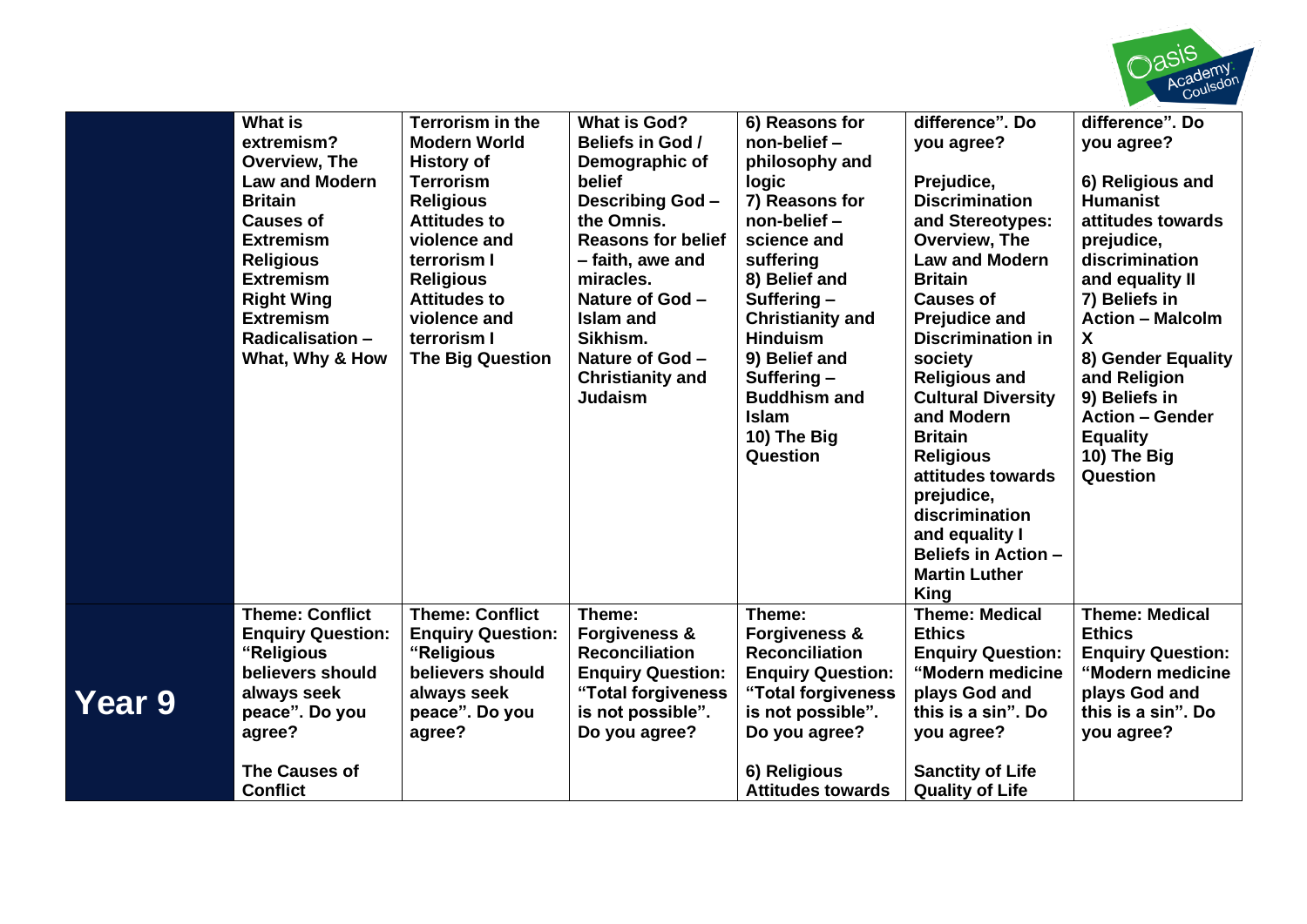

|         | An uncomfortable<br>relationship-<br>religion and war<br><b>War and Ethics</b><br>Case-Study:<br><b>Palestine I</b><br>Case-Study:<br><b>Palestine II</b>                        | 6) Religious<br>attitudes towards<br>peace<br>7) Pacifism and<br><b>Conscientious</b><br>Objection.<br>8) Beliefs in<br>$Action -$<br><b>Muhammad Ali</b><br>9)<br>10) The Big<br>Question                                                 | 1) Exploring<br>Forgiveness-<br>humans, ethics,<br>2) Religious<br>attitudes towards<br>Forgiveness I. -<br><b>Judaism</b><br>3) Beliefs in Action<br>- Eva Kor and<br><b>Primo Levi</b><br>4) Religious<br>attitudes towards<br>Forgiveness II. -<br><b>Christianity</b><br>5) Beliefs in<br><b>Action: Gee</b> | forgiveness III -<br><b>Islam</b><br>7) Beliefs in<br><b>Action</b><br>8) Reconciliation<br>and Inter-faith<br><b>Dialogue</b><br>9) Faith in Action<br>- Charities<br>working for<br>reconciliation.<br>10) The Big<br>Question | <b>Making Life -</b><br><b>Fertility</b><br><b>Treatments, The</b><br><b>Law and Religious</b><br><b>Attitudes</b><br><b>IVF-Case</b><br><b>Studies</b><br><b>Abortion - Right</b><br>to Life vs. Right to<br><b>Choose</b> | 6) Religious<br>attitudes towards<br>abortion.<br>7) Blood<br><b>Transfusions and</b><br>Transplants – the<br>law, ethics and<br>religion.<br>8) Euthanasia -<br>The Law and<br><b>Religious</b><br><b>Attitudes</b><br>9) The Right to Die<br><b>Debate</b><br>10) The Big<br>Question |
|---------|----------------------------------------------------------------------------------------------------------------------------------------------------------------------------------|--------------------------------------------------------------------------------------------------------------------------------------------------------------------------------------------------------------------------------------------|------------------------------------------------------------------------------------------------------------------------------------------------------------------------------------------------------------------------------------------------------------------------------------------------------------------|----------------------------------------------------------------------------------------------------------------------------------------------------------------------------------------------------------------------------------|-----------------------------------------------------------------------------------------------------------------------------------------------------------------------------------------------------------------------------|-----------------------------------------------------------------------------------------------------------------------------------------------------------------------------------------------------------------------------------------------------------------------------------------|
|         |                                                                                                                                                                                  |                                                                                                                                                                                                                                            | <b>Walker and Julie</b><br><b>Nicholson</b>                                                                                                                                                                                                                                                                      |                                                                                                                                                                                                                                  |                                                                                                                                                                                                                             |                                                                                                                                                                                                                                                                                         |
|         | <b>Relationships</b><br>Paper 1<br>Philosophy and<br><b>Ethics</b>                                                                                                               | <b>Life and Death</b><br>Paper 1<br>Philosophy and<br><b>Ethics</b>                                                                                                                                                                        | <b>Good and Evil</b><br>Paper 1<br>Philosophy and<br><b>Ethics</b>                                                                                                                                                                                                                                               | <b>Islam</b><br>Paper 3<br>The five Pillars of<br><b>Islam</b>                                                                                                                                                                   | <b>Islam</b><br>Paper 3<br><b>Angels</b><br><b>Festivals</b>                                                                                                                                                                | <b>Christianity</b><br>Paper <sub>2</sub><br><b>Sacraments</b><br><b>Then Nature of</b>                                                                                                                                                                                                 |
| Year 10 | The nature and<br>purpose of<br>families<br>The roles of men<br>and women in<br>family life<br><b>Marriage</b><br><b>Cohabitation</b><br>Divorce and<br>separation<br>Remarriage | The origin of the<br>world<br>Stewardship and<br>environmental<br>responsibility<br><b>Dominion</b><br><b>Sustainability</b><br><b>Global citizenship</b><br>The sanctity of life<br><b>Abortion</b><br><b>Euthanasia</b><br>The afterlife | Good<br>Evil<br><b>Forgiveness</b><br><b>Free will</b><br><b>Justice</b><br><b>Morality</b><br><b>Sin</b><br><b>Suffering</b><br><b>Morality</b><br><b>Crime and</b><br><b>Punishment</b>                                                                                                                        | The Nature of<br>Allah<br>The Qur'an<br>Worship<br>Prophethood<br><b>Sunni and Shia</b><br><b>Muslims</b><br><b>Foundations of</b><br>the faith<br>The nature of God<br>The afterlife                                            | <b>Akhirah</b><br>The Ten<br><b>Obligatory Acts of</b><br>Shi'a Islam<br>Id-ul-Adha<br><b>Id-ul-Fitr</b><br>Ashura                                                                                                          | God<br><b>Jesus</b><br>Worship<br><b>Prayer</b><br><b>Baptism</b><br><b>Eucharist</b><br><b>Celebrations</b><br><b>Pilgrimages</b><br><b>Mission</b><br><b>Reconciliation</b>                                                                                                           |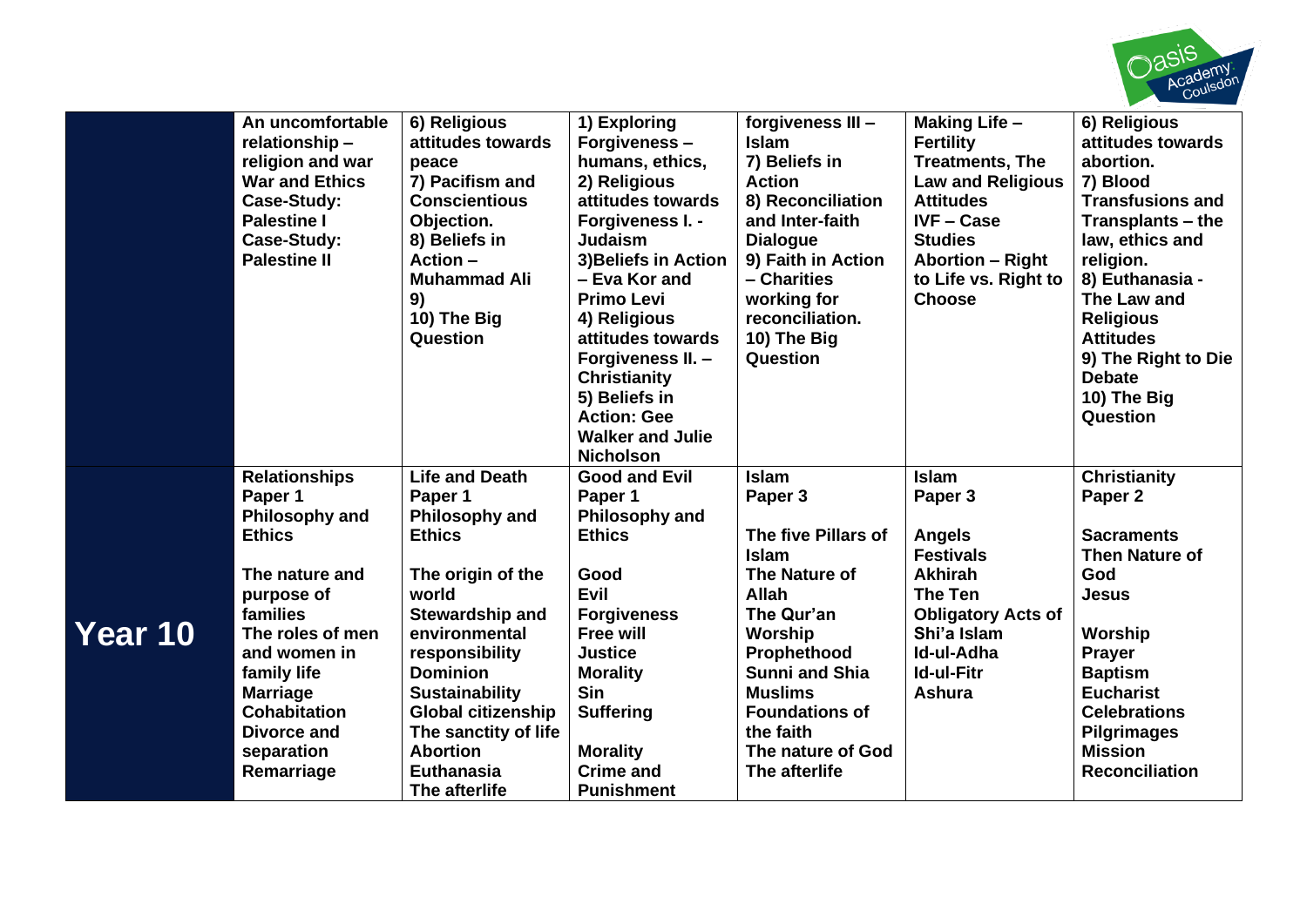

|         | Arranged<br>marriage<br>The roles of men<br>and women in<br>worship and<br>authority                                                                                                                                                                                                                      | Judgement<br><b>Religious and</b><br>non-religious<br>attitudes towards<br>funerals | <b>Prison Reform</b><br><b>Justice</b><br><b>Death Penalty</b> | The six articles of<br>faith in Sunni<br><b>Islam</b><br>The five roots in<br>Usul ul-din in<br>Shi'a Islam |                      |  |
|---------|-----------------------------------------------------------------------------------------------------------------------------------------------------------------------------------------------------------------------------------------------------------------------------------------------------------|-------------------------------------------------------------------------------------|----------------------------------------------------------------|-------------------------------------------------------------------------------------------------------------|----------------------|--|
| Year 11 | <b>Christianity Paper</b><br>2<br><b>The Afterlife</b><br>Forms of worship<br><b>Christianity in</b><br><b>Britain</b><br>Pilgrimage and<br>celebrations<br>The worldwide<br><b>Church</b><br>The nature of God<br>Evil and suffering<br>The creation<br>The trinity<br><b>Salvation</b><br>The afterlife | <b>Islam Paper 3</b><br><b>Exam preparation</b><br><b>GCSE Route A</b><br>option 3  | <b>Christianity</b><br><b>Exam preparation</b>                 | Paper 1<br><b>Philosophy and</b><br><b>Ethics</b><br><b>Exam preparation</b>                                | <b>Consolidation</b> |  |